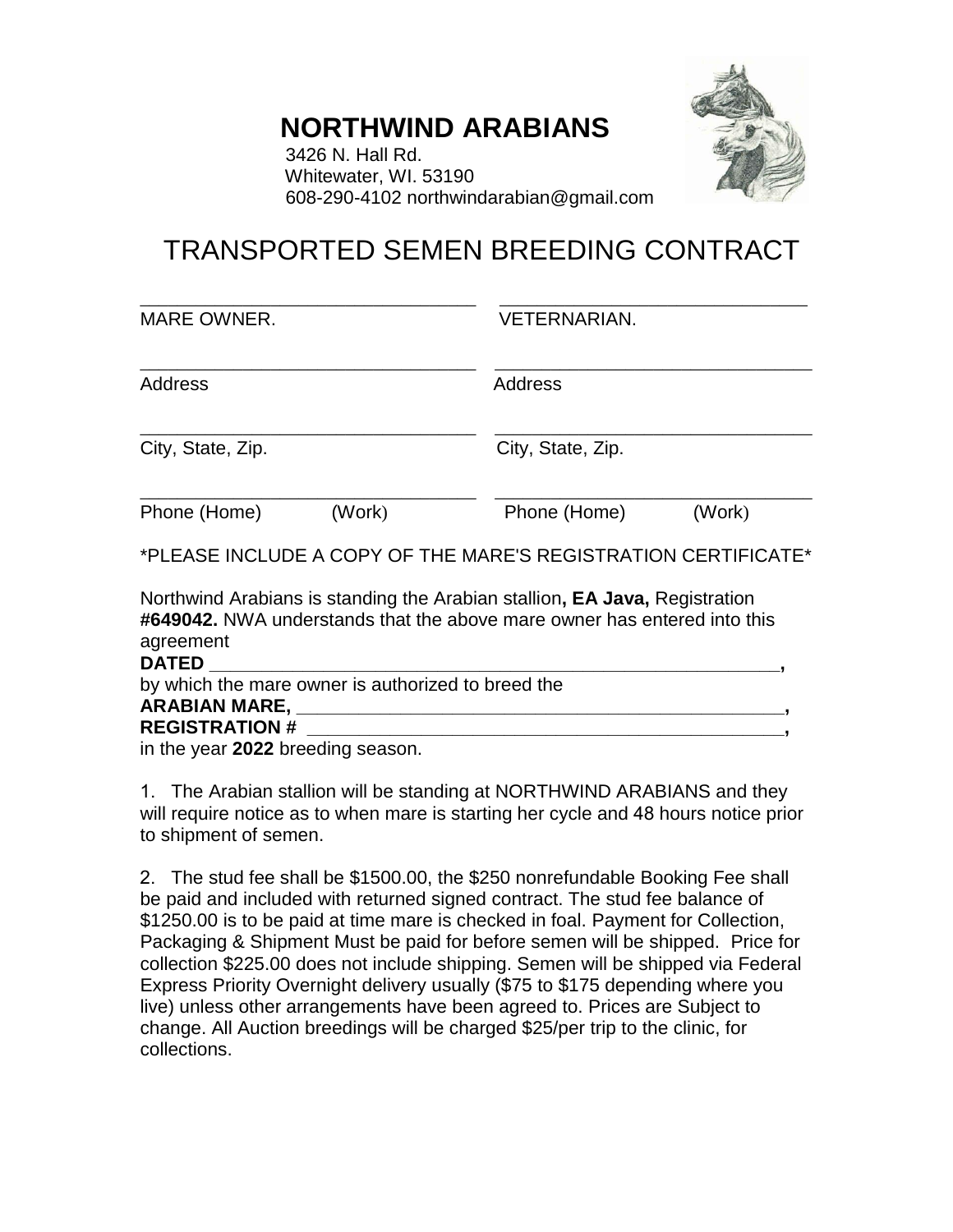3. The availability of semen, from the stallion, shall be determined by NORTHWIND ARABIANS in its sole discretion.

4. All parties agree that semen shipped under this contract is to be used only for inseminating the mare designated, or a substitute chosen by mutual written consent.

5. This contract shall not be assigned or transferred without the written consent of NORTHWIND ARABIANS.

6. NORTHWIND ARABIANS assumes full responsibility only to deliver live semen in viable condition at the time of delivery, to the designated veterinarian/owner listed above.

7. All semen shall be transported to the mare owner in a disposable container, unless a container is sent ahead of time, or other arrangements have been made to use my Equitainer. The mare owner agrees to return the container within 48 hours if Equitainer is used. Shipping fee is much higher with Equitainer.

8. All collection and shipping fees must be paid in full before the first semen shipment will be sent.

9. The mare owner is responsible for all veterinarian charges related to the pregnancy of the mare. The mare owner agrees to have all the inseminations performed by a licensed veterinarian experienced in Equine Artificial Insemination. The mare owner agrees to have said mare examined for pregnancy per the following minimum dates, and to notify NORTHWIND ARABIANS of the results.

A. Between 17 and 20 days following the last insemination, by ultrasound, and if positive, then:

B. Between 45 and 60 days following the last date of insemination.

10. The mare owner understands that both the mare and the resulting foal must be DNA'd by the Arabian Horse Registry of America, Inc., prior to the registering of the foal, and any foal conceived in any manner not complying with this contract will not be eligible for registration.

11. NORTHWIND ARABIANS makes no warranties or representations whatsoever with regard to the use of said semen and any foal or foals from the same use.

12. The mare owner shall assume all responsibility for the condition of the mare and shall bear all risks of loss or damage to the mare and therefore agrees to hold NORTHWIND ARABIANS harmless for any and all damages.